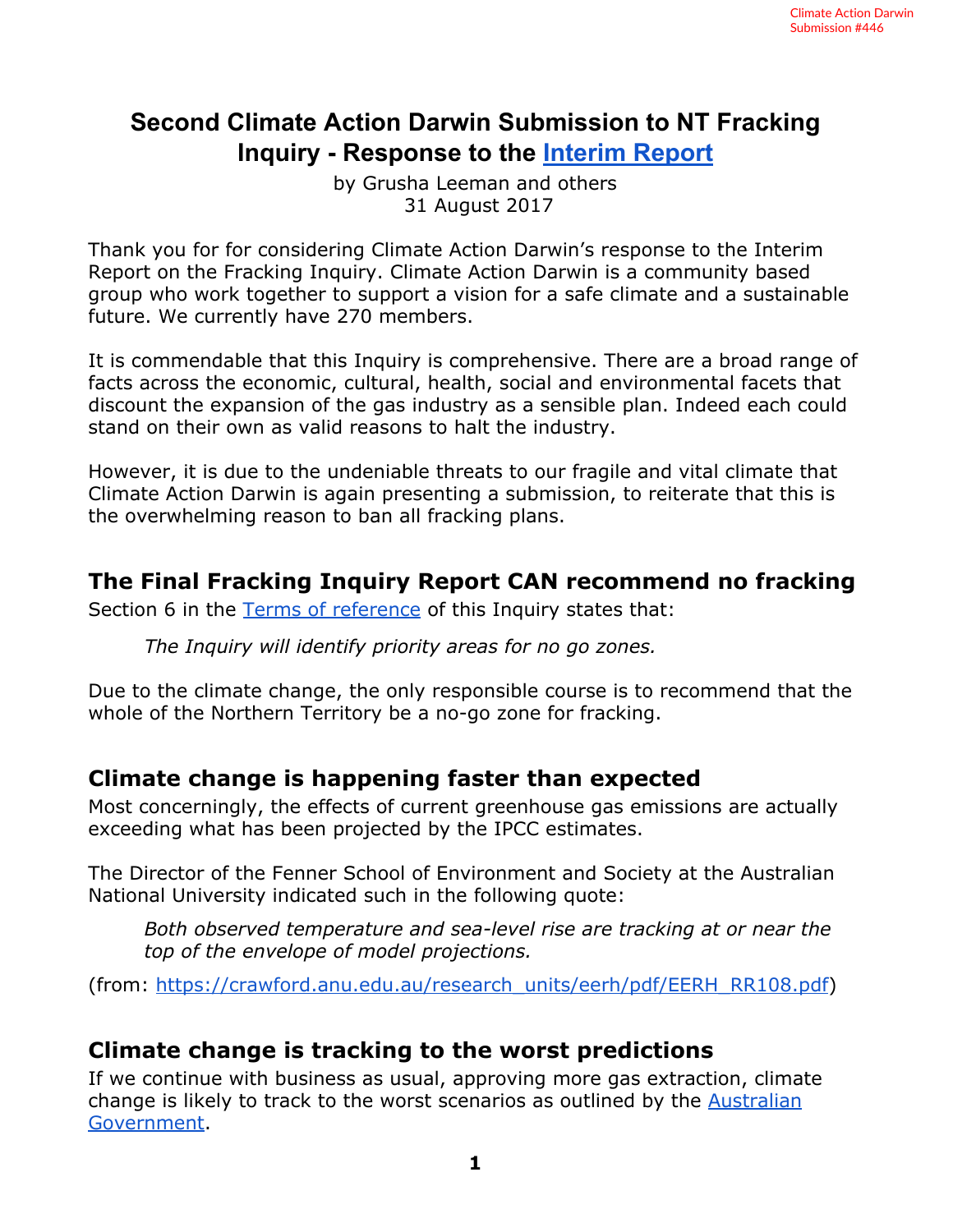Allowing further fracking for gas in the Northern Territory is following the path of the worst future scenario expected by the IPCC (International Panel on Climate Change): that of  $RCP8.5$  which could see the temperature rises up to 5 °C by the end of this century, as shown in the fourth column of the following table.

If we ban new fracking projects, we have a better chance of realising a RCP4.5 scenario. This will save much of our economy and avoid the high costs of adaption.

|                    | 2090RCP4.5                 | <b>2090 RCP8.5</b>          |
|--------------------|----------------------------|-----------------------------|
| Australia          | $1.9(1.4 \text{ to } 2.7)$ | 4.1 $(2.8 \text{ to } 5.1)$ |
| Northern Australia | $1.7(1.3 \text{ to } 2.6)$ | 3.7 (2.7 to 4.9)            |
| Rangelands         | $2.1(1.5 \text{ to } 2.9)$ | $4.3$ (2.9 to 5.3)          |
| Fastern Australia  | $1.9(1.3 \text{ to } 2.6)$ | $3.9(2.8 \text{ to } 5)$    |
| Southern Australia | $1.7(1.2 \text{ to } 2.1)$ | $3.5$ (2.7 to 4.2)          |

# **Projected temperature changes for Australia**

#### **Table 1: Projected temperature change ( <sup>o</sup>C) for Australia and regions with the confidence interval (10th and 90th percentile) given in brackets. Source: CSIRO and Bureau of Meteorology 2015.** From:

**<https://coastadapt.com.au/climate-change-and-sea-level-rise-australian-region>**

Please note: A global temperature rise of  $2^{\circ}$ C will have serious detrimental effects on all aspects of our life on Earth. Given that we are likely to be more adversely impacted by climate change than other comparable countries, Australia has a strong interest in achieving deeper and more rapid reductions in global emissions. From[:http://www.climateinstitute.org.au/articles/media-briefs/why-avoiding-2-de](http://www.climateinstitute.org.au/articles/media-briefs/why-avoiding-2-degrees-of-global-warming-matters-for-australians.html) [grees-of-global-warming-matters-for-australians.html](http://www.climateinstitute.org.au/articles/media-briefs/why-avoiding-2-degrees-of-global-warming-matters-for-australians.html)

## **The climate change models are likely to be conservative**

To make matters even worse, it seems most climate models still don't even factor in some of the harder to measure, less predictable impacts and tipping points. For example: how vegetation will respond to changes in climate; or ice sheet collapses and carbon and methane release from thawing permafrost aren't yet included in climate models.

*"For these reasons my colleagues and I believe that the catalogue of abrupt shifts we found is actually at the lower end of what might occur in reality. Dangerous*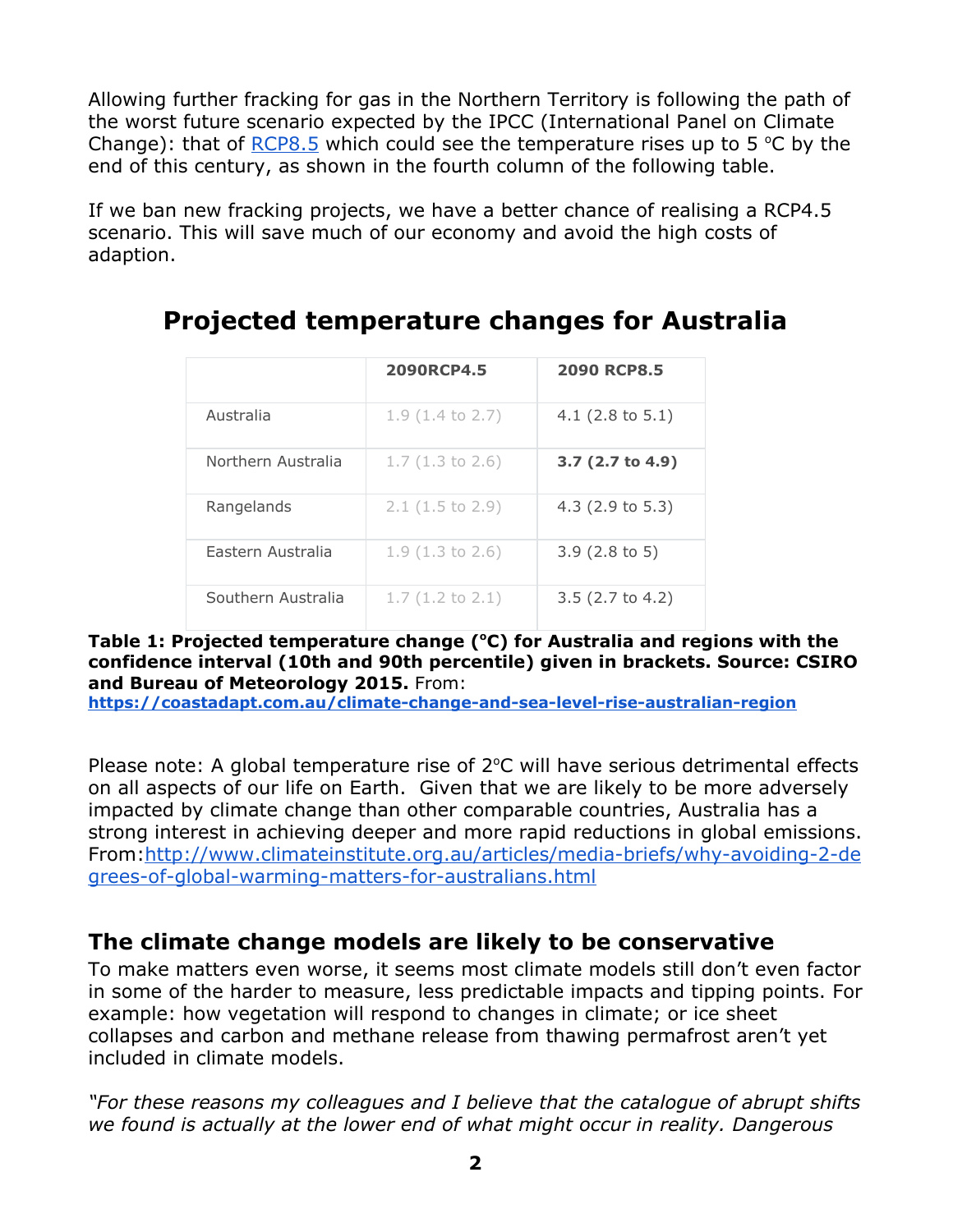*climate change isn't restricted to 2*℃ *global warming – to avoid unpleasant surprises we should limit it as much as possible."* [https://theconversation.com/what-climate-tipping-points-are-and-how-they-could](https://theconversation.com/what-climate-tipping-points-are-and-how-they-could-suddenly-change-our-planet-49405) [-suddenly-change-our-planet-49405](https://theconversation.com/what-climate-tipping-points-are-and-how-they-could-suddenly-change-our-planet-49405)

## **Do we have more time to dither?**

Not at all. We can expect to reach 1.5°C around the year 2024 if we follow our current emissions trend. The less ambitious 2°C ceiling could be surpassed in 2036.



# When will global warming reach 1.5°C and 2°C?

**Figure 1: Timeline showing best current estimates of when global average temperatures will rise beyond 1.5°C and 2°C above pre-industrial levels. Boxes represent 90% confidence intervals; whiskers show the full range.** From: [https://theconversation.com/we-have-almost-certainly-blown-the-1-5-degree-global-warming-tar](https://theconversation.com/we-have-almost-certainly-blown-the-1-5-degree-global-warming-target-63720) [get-63720](https://theconversation.com/we-have-almost-certainly-blown-the-1-5-degree-global-warming-target-63720)

"*Ignoring climate change will be the most costly of all possible choices, for us and our children*." Peter Ewins, British Meteorological Office from: <http://climatesafety.info/the-bad-news/>

Even if we stopped all greenhouse gas emissions right now, we would likely experience about another [half-degree](https://theconversation.com/what-would-happen-to-the-climate-if-we-stopped-emitting-greenhouse-gases-today-35011) of warming as the oceans "catch up" with the atmosphere.

## **Close to the edge of catastrophe**

A [report](http://priceofoil.org/content/uploads/2016/09/OCI_the_skys_limit_2016_FINAL_2.pdf) by Washington-based think tank, Oil Change International, using data from Norwegian energy consultants Rystad, figured out how close to the edge of catastrophe we've come. The Rystad data showed fossil fuel extraction in operation worldwide contained 942 gigatons worth of carbon dioxide.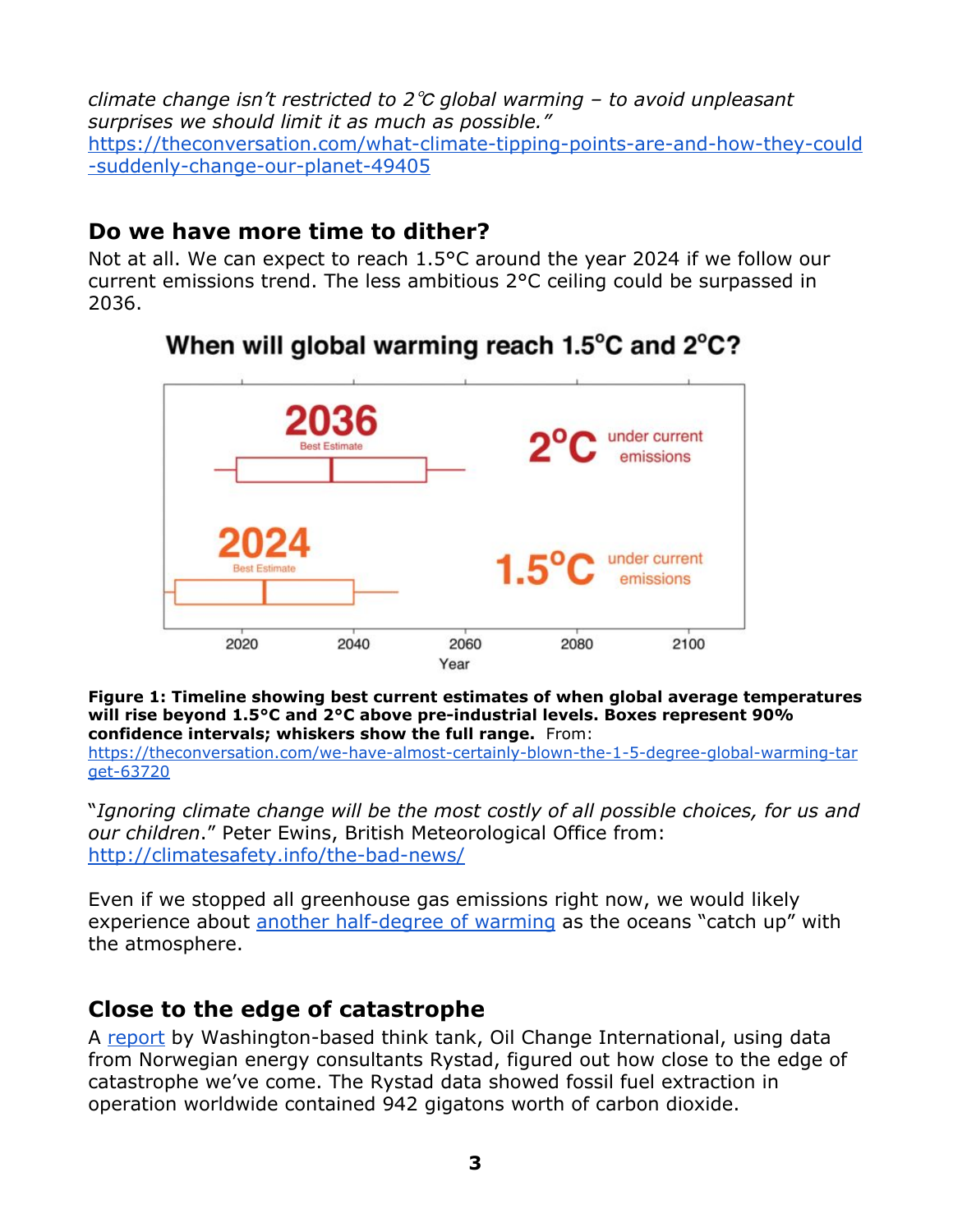When the world's leaders met in Paris, they said: Every effort, would be made to *limit the temperature increase to 1.5°C above pre-industrial levels, recognising that this would significantly reduce the risks and impacts of climate change.*

To have even a 50% chance of meeting that limit, we can only release about 353 gigatons more CO<sub>2</sub>. Clearly 942 is much greater than 353. To have just a break-even chance of meeting that 1.5°C limit, we need to close all coal mines and have a phase down of most of the oil and gas fields currently operating long before they're exhausted.

Figure 2 shows how only 68% of global fossil fuel reserves are unburnable if we are to have a fighting chance of staying below the 2 degree ceiling. If we wish to keep the world more like we know it then we must not burn 85% of the fossil fuel reserves!





[http://priceofoil.org/content/uploads/2016/09/OCI\\_the\\_skys\\_limit\\_2016\\_FINAL\\_2.pdf](http://priceofoil.org/content/uploads/2016/09/OCI_the_skys_limit_2016_FINAL_2.pdf)

We simply cannot afford to open up new gas mining projects! We don't have to flick the switches off tomorrow, but we must start a steep managed decline in the fossil fuel industry immediately. This reason alone should be enough to ban fracking in the NT. If we want to have a livable climate, we literally cannot keep promising profits from extracting and burning fossil fuels. Leaving them in the ground is our only hope for a sustainable future.

There is no alternative to a global effort at deep cuts of carbon emissions coupled with fast-tracked CO<sub>2</sub> sequestration: *We're simply talking about conserving the*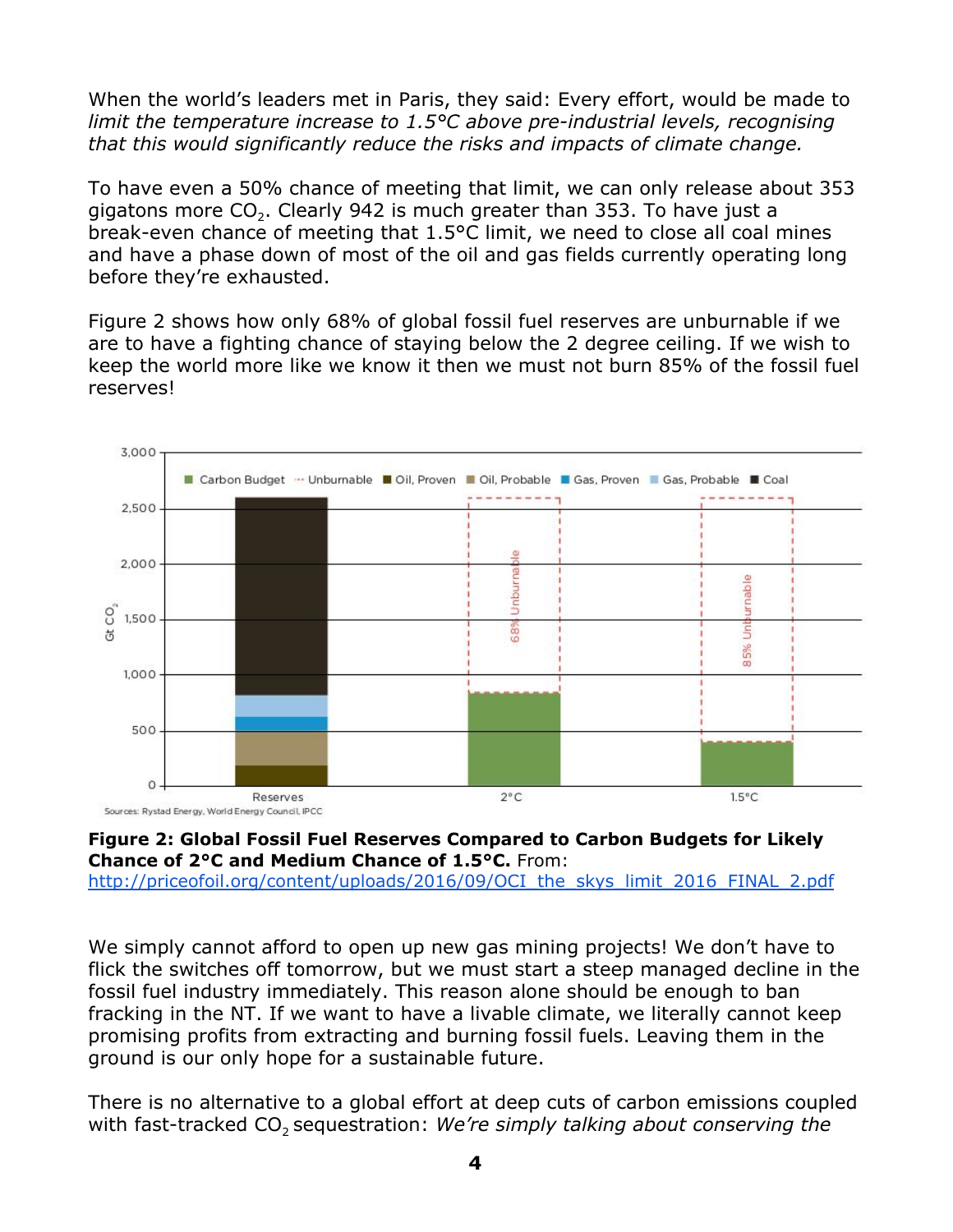*very life support system of this planet (including those which support human life).* [https://theconversation.com/what-climate-tipping-points-should-we-be-looking-o](https://theconversation.com/what-climate-tipping-points-should-we-be-looking-out-for-27108) [ut-for-27108](https://theconversation.com/what-climate-tipping-points-should-we-be-looking-out-for-27108)

#### **Technology will save us = wand waving**

As for the proposal that we can overshoot the climate targets, then at a later date suck carbon dioxide out of the air: this depends on scenarios that would be [no](http://kevinanderson.info/blog/the-hidden-agenda-how-veiled-techno-utopias-shore-up-the-paris-agreement/) less realistic if they [involved](http://kevinanderson.info/blog/the-hidden-agenda-how-veiled-techno-utopias-shore-up-the-paris-agreement/) sorcery.

A "popular" proposal is to combine the capture and storage fantasy with biofuel plantations covering an area between one and three times the size of India, then harvesting the material they grow, burning it in power stations and burying the emissions. The use of a mere few hundred million hectares of fertile land would have to compete with all the other problems the biofuel wand is meant to magic away, such as the use of petroleum in cars and kerosene in planes, as well as the minor issue of feeding the world's people.

All this nonsense is a substitute for a simple proposition: leave fossil fuels in the ground.

The reality is that this will require leadership by governments to ensure the right decisions are made for the longer term, beyond the typical three year political cycle.

### **Fracking is in direct conflict with the Northern Territory reducing its greenhouse gas emissions**

Contemplation of plans to continue down the fracking pathway is the very reason the NT Government presently has no targets to reduce greenhouse gases - they know that the gas is too dirty.

#### **Chapter 9: Greenhouse Gas emissions**

It is commendable that you have dedicated a whole chapter to greenhouse gas emissions. Chapter 9. Unfortunately, it is alarmingly misguided.

From the beginning, the Report states *GHG emissions* may *add to the risk of climate change…* Clearly a fence-sitting denial viewpoint. This understates the well-established scientific fact (by the IPCC) that emissions from burning fossil fuels are a prime cause of human-induced climate change. It is appalling that this statement is included in a report from an Australian scientific inquiry; clearly emissions do contribute to climate change.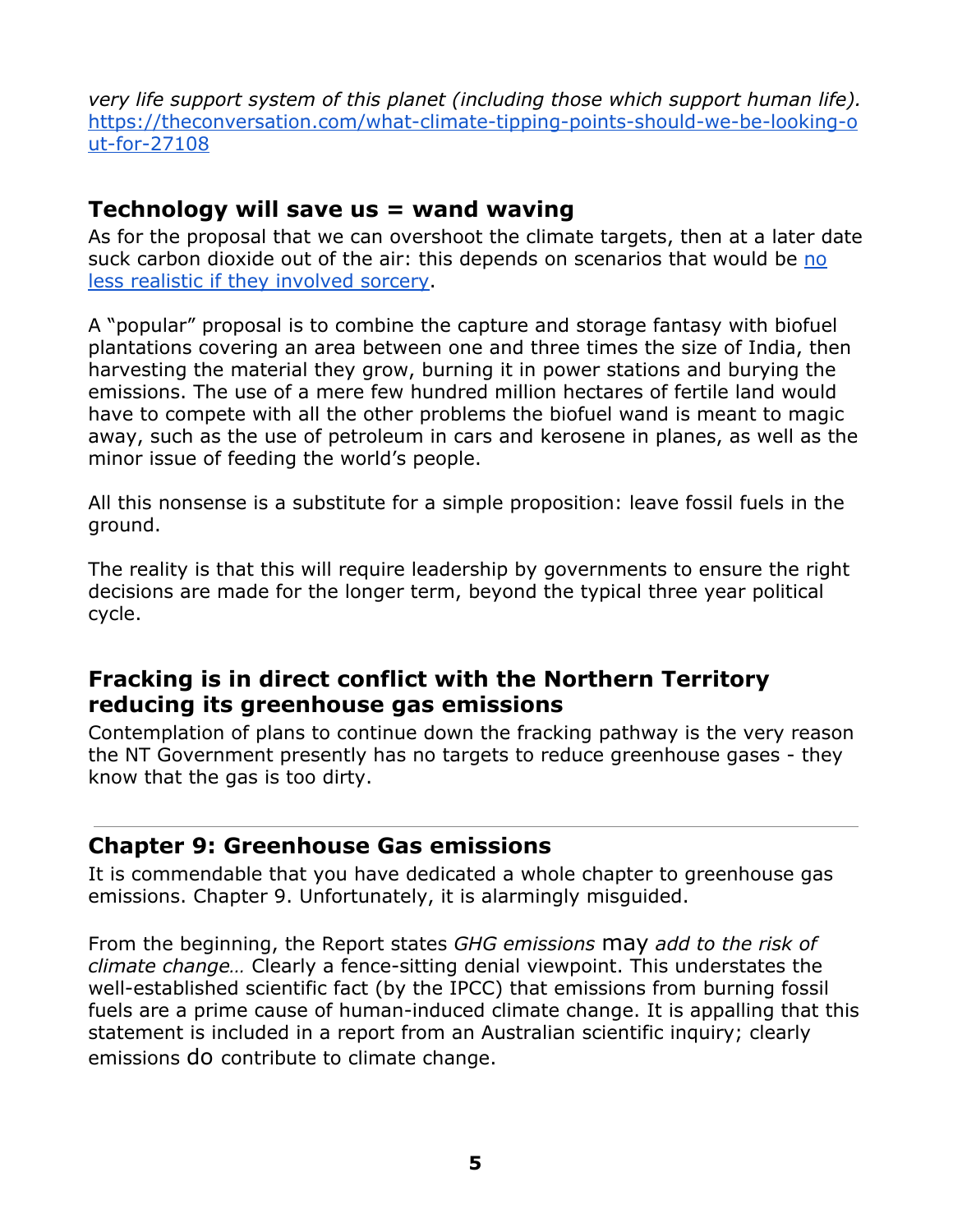Fortunately, the very next paragraph makes it clear you do understand that: *GHG emissions are known to be major contributors to climate change*. We hope you desist from using the word "may", when this is known.

It is heartening that there is recognition of:

- the immense task that our agreeing to the Paris Agreement is;
- gas production is a part of the largest contributing sector to Australia's GHG emissions;
- the largest contribution to Australia's GHG footprint is stationary energy which includes gas production and combustion, (9.1);
- methane is considered to have a warming potential of up to 87 over 20 years (9.2) and
- that methane is the major contributor to upstream GHG emissions for shale gas (9.3).

### **Cradle to grave issues**

It is appropriate to see consideration of the cradle to grave contributions of GHG emissions, but it is likely there are several underestimations in the Report.

It's not clear, but it is possible, that not all the upstream emissions were included in the quoted study. Things like long distance tankers, FIFO flights and concrete plugging seem to have been omitted. Together over decades these can be notable.

Secondly, there are the hidden Fugitive emissions to consider. In the studies quoted in the Interim Report, there was no clear mention of measurements taken for fugitive methane emissions that are not associated with the direct activities: those that are off-site. As this has been reported to be potentially very high, the figures quoted are likely to be an underestimation. Most likely a massive underestimation. It's important to avoid the mistake of assuming all methane emissions are from the wellhead.

In the last CAD submission we requested that the [Melbourne](http://energy.unimelb.edu.au/__data/assets/pdf_file/0019/2136223/MEI-Review-of-Methane-Emissions-26-October-2016.pdf) Energy Institute [Report](http://energy.unimelb.edu.au/__data/assets/pdf_file/0019/2136223/MEI-Review-of-Methane-Emissions-26-October-2016.pdf) about methane emissions from unconventional oil and gas production be considered. Please examine this report this time.

Researchers from Southern Cross University recently also found environmental fugitive emissions to be significant. They demonstrated there are clearly elevated atmospheric methane emissions in Queensland gas fields. The link for their video is [here,](http://scu.edu.au/coastal-biogeochemistry/index.php/70/) it is well worth watching.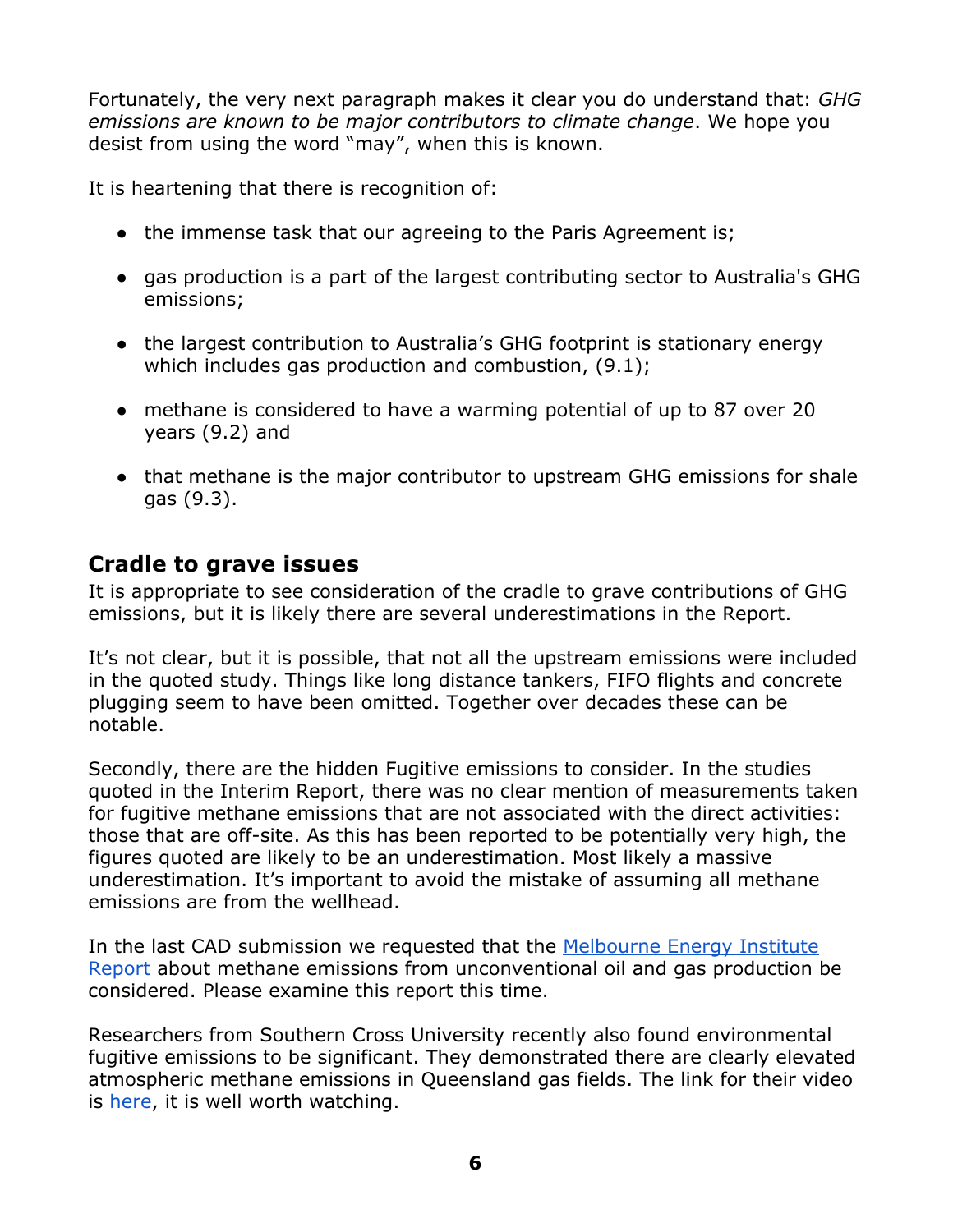Thirdly, although it is awesome that finally efforts are being made to be less polluting, relying on projected figures as fact is just not acceptable. Section 9.4 states: *"the parameters were adjusted to reflect potential emission reduction technologies"*... and *"the hypothetical well scenario has GHG emissions that are … lower than historical practices".* It is difficult to rely on hypothetical rates of pollution from new technologies and practices that have not been tested in the field. These look like hopes, and as such cannot be relied on until proven, and completely adopted.

The fact that technologies like Reduced Emission Completions are only recently being rolled out is a testament to the immaturity of this industry. It is alarming that we still see intent for flares and venting. This cheap and nasty mentality has been a major contributor to climate change today.

#### **Monitoring must be comprehensive but does not equate to cleanliness**

Monitoring and reporting in themselves do nothing to diminish risk; they only exist to prevent mistakes from repeating. If emissions were reported to be increasing would the operations be shut down? For that would really be the only way to prevent environmental fugitive emissions from recurring.

The pressure to appear clean is the fundamental reason why monitoring must be comprehensive and properly independent and monitored in itself.

Instead there is mention of focusing on "cost-effective risk mitigation strategies" [section 9.9] which include venting and flaring. Cost-effective usually means cheap and nasty strategies are chosen before those which are less polluting.

It is concerning that the Interim Report states: *"It is essential to undertake baseline monitoring of methane levels in soils and atmosphere before drilling commences"* [Section 9.6].

Firstly, if we wait until after initial drilling (during exploration) has been done, the test is no longer a "baseline measurement". Any time a hole is drilled into the ground, potential pathways for gases are created. So-called "baseline measurements" completed after exploration should be much more extensive to ameliorate any possible increases from exploration.

Secondly, why is there no recommendation to monitor methane levels in groundwater? (only soils and atmosphere were indicated for monitoring).

In section 5.3.2, the Interim Report quotes a WA report which recommended monitoring of groundwater for methane prior to hydraulic fracturing, yet here, in 9.6, a section dedicated to monitoring for greenhouse gases, water monitoring is omitted.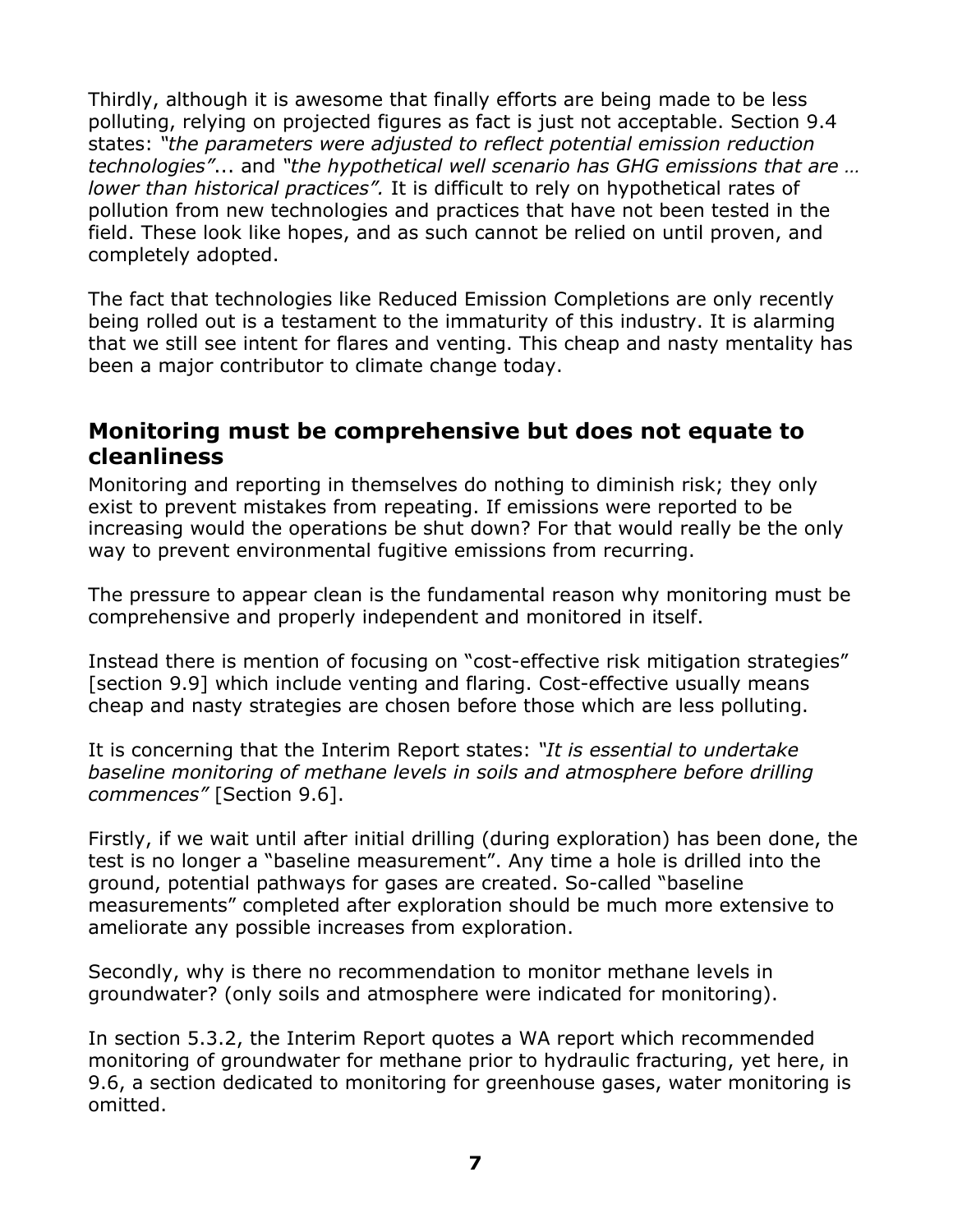There *are* vast water sources in the arid outback: people have lived there for tens of millennia. This includes precious groundwater, springs, ephemeral water bodies, periodically mass floodings, and rivers. Comprehensive monitoring should determine whether shale gas fracking releases fugitive methane via water sources.

## **Shale gas is dirty**

The most glaring inadequacy in the Greenhouse chapter is the pretence that the NT fracked gas replaces coal and therefore should be seen as 'better' or 'cleaner'. It is still a fossil fuel, it still contributes to climate change. Indeed it's possible that shale gas is as polluting as coal when all the emissions are actually accounted for. In 2017, we no longer have any wriggle room for more pollution.

Our shale gas extraction possibilities are not part of any strategy to bring stationary energy emissions to zero. That would be impossible.

If all we can say for an energy source like shale gas is that it may be slightly cleaner than coal, then we have nothing to say in its favour at all.

The preliminary assessment of life-cycle GHG emissions (9.8.3) repeats this ill-founded and illogical justification for the roll out of more shale gas mining, assuming without any basis of evidence, that the shale gas will displace coal, and falsely concluding that this is a good deal, when of course we should instead be displacing coal with large scale renewables.

Shale gas is still a dirty fuel. Mining and burning it will only elevate our GHG emissions. Leaving it in the ground will deliver the best outcome for our climate.

### **"Air" is not a suitable title for greenhouse gases**

Section 4.2.4 of the Interim Report discusses the main greenhouse gases which are minute components of air: methane is currently at  $1.8$ ppm and CO<sup>2</sup> is [409ppm](https://www.co2.earth/), both rapidly rising. It is not their composition in the air that is of importance, but their potency as greenhouse gases. It would be less deceptive to put them under the title of Greenhouse Gases or Climate Change since this issue is deserving of a section of its own.

It is pleasing to see that there are many critical climate change aspects covered in the report and that it is clear that climate change was a major issue for a significant number of community participants. However, the Interim Report seems to suggest it is merely better measurement and monitoring of methane that we request, ignoring our concern about opening new basins, extraction and ultimately burning the fossil fuel. There is no acceptable mitigation or offset for the extraction and export of shale gas, it is simply causes unnecessary harm to our climate.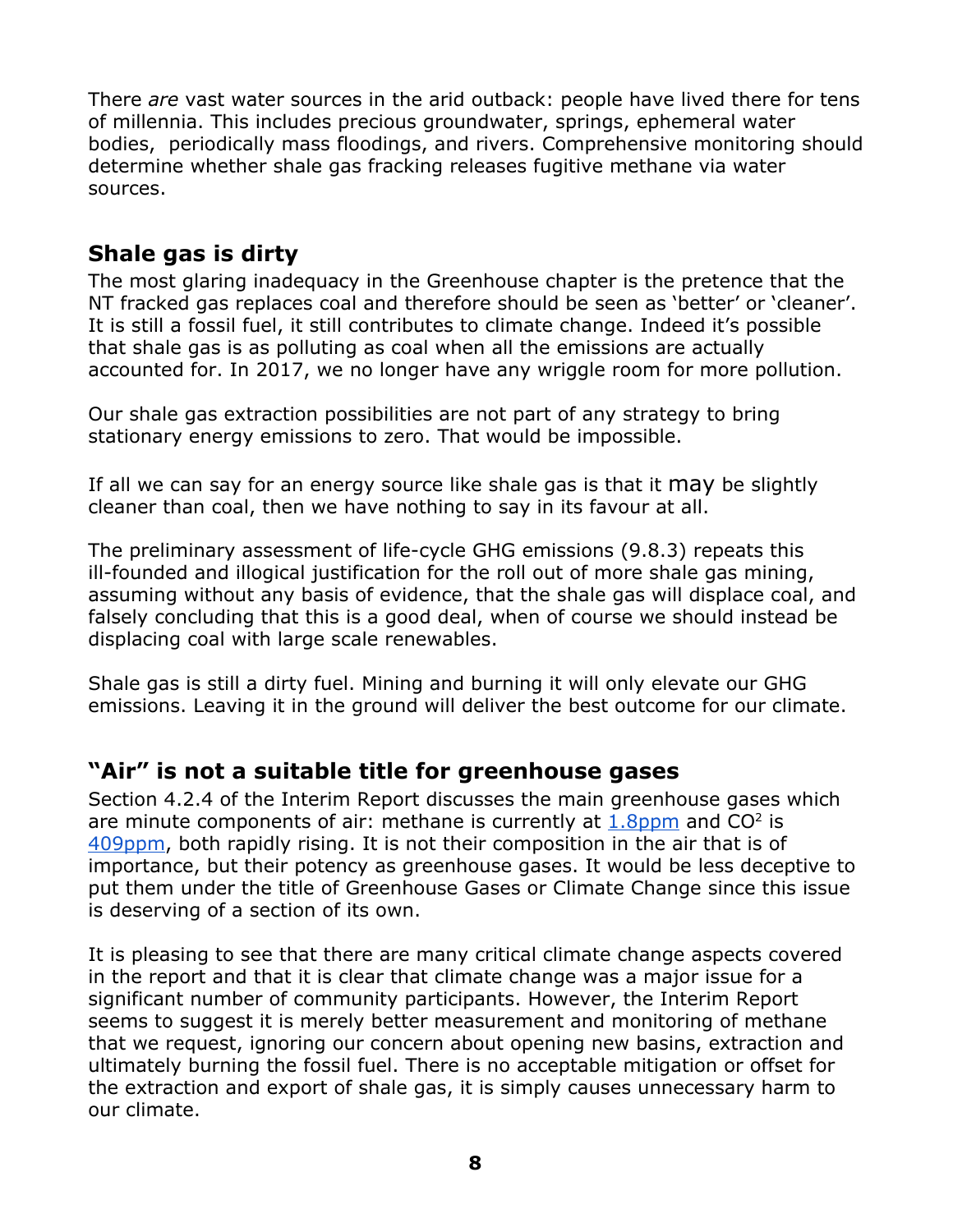## **Rehabilitation leaves a legacy of pollution [Section 5.3]**

We put this to the panel: how safe are cement plugs over time? There are earthquakes, floods, fire and endless sunshine. How will they be prevented from failing? Is this even possible? Have the risks been properly assessed?

As you, and the public at large are well aware, the NT is littered with badly rehabilitated mining ventures, many mitigated in their effects at great taxpayer cost. It is highly likely that some plugs will leak even more methane in the years after the gas companies are gone, leaving us with more legacy messes.

### **Shale gas is not a transition fuel**

Gas was once touted as a "transitional fuel" but now Australia, and the rest of the world, can leap directly to renewables: a new University of Melbourne [report](https://indaily.com.au/news/local/2017/05/18/gas-no-longer-needed-transitional-fuel-report/) demonstrates the gas pathway as a detour. It is cheaper to employ solar and wind-power, pumped hydro and batteries, to provide baseload power and manage energy supply/demand fluctuations which are the major functions of gas in the electricity system.

Shale gas is not sufficiently less polluting than coal to garner any climate benefit. <http://www.climatecouncil.org.au/price-of-gas>

## **Shale gas is expensive**

Renewable energy such as wind and solar are now the cheapest kind of power it is possible to build right now – less than new gas plants. [https://probonoaustralia.com.au/news/2017/05/renewable-energy-jobs-reach-10](https://probonoaustralia.com.au/news/2017/05/renewable-energy-jobs-reach-10-million-worldwide/) [-million-worldwide/](https://probonoaustralia.com.au/news/2017/05/renewable-energy-jobs-reach-10-million-worldwide/)

Investing in more gas will lock in high electricity prices and pollution for decades to come. The report: ['Pollution](http://www.climatecouncil.org.au/price-of-gas) and Price: The cost of investing in gas,' shows that tackling climate change and protecting Australians from worsening extreme weather requires our electricity system to produce zero emissions before 2050.

Besides gas being similar in climate pollution to coal, a greater reliance on gas drives up power prices. Renewable energy can provide a secure, affordable alternative to new fossil fuels[.](http://www.climatecouncil.org.au/price-of-gas)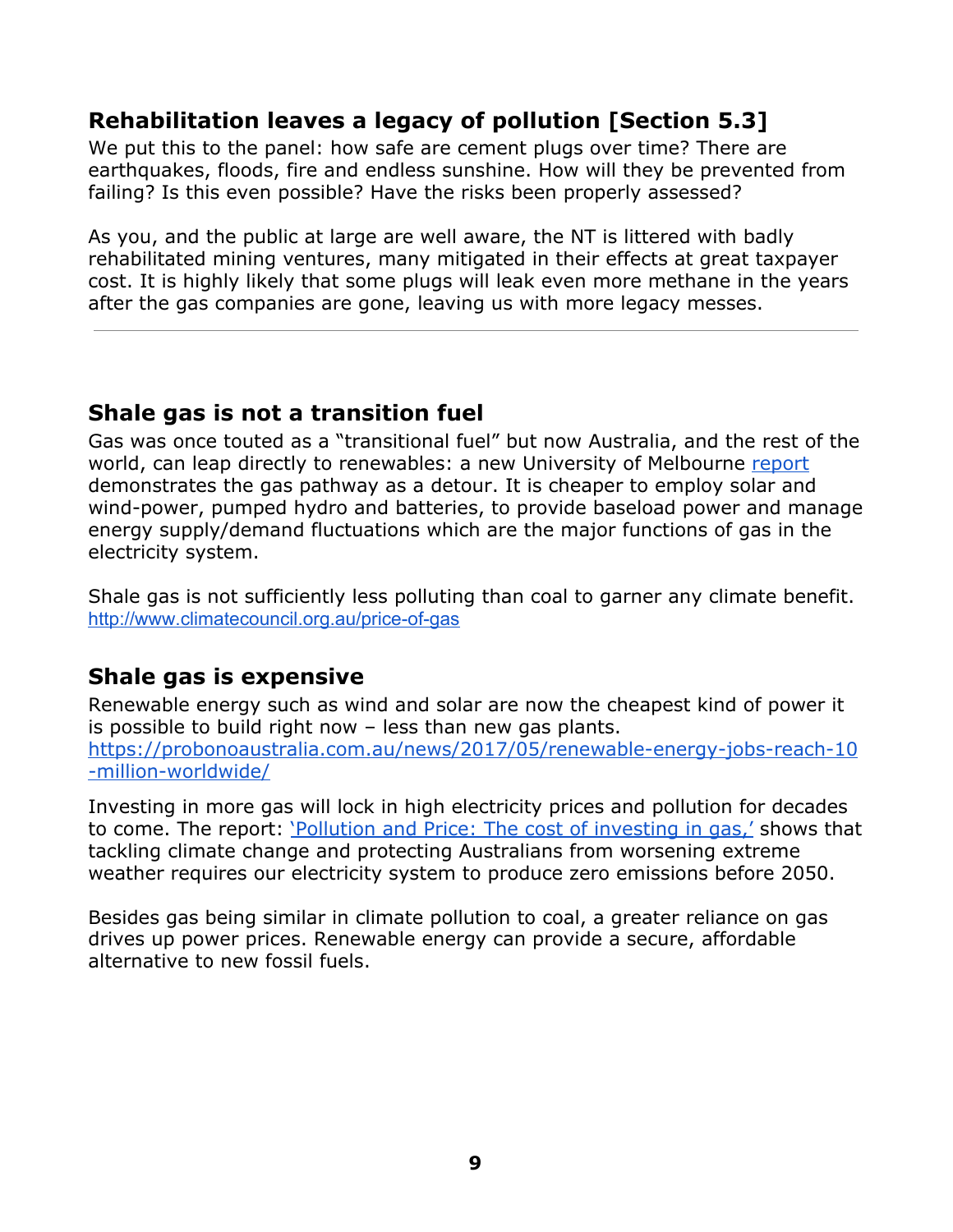

Source: <http://www.climatecouncil.org.au/price-of-gas>

## **Turning away from fracking and going renewable**

If we are to save our planet from the more dangerous and unpredictable impacts of climate change, we must stop all new fossil fuel development immediately. Every day is critical because greenhouse gases are cumulative.

Our Federal Government is weak on climate change policy, yet increasingly, state and local governments are showing leadership by acting decisively to turn the corner on fossil fuels and roll out renewable energy. Like more and more governments across the USA and Europe, they have decided that fracking is just too great a risk and that it is no longer worth continuing to pander to the fossil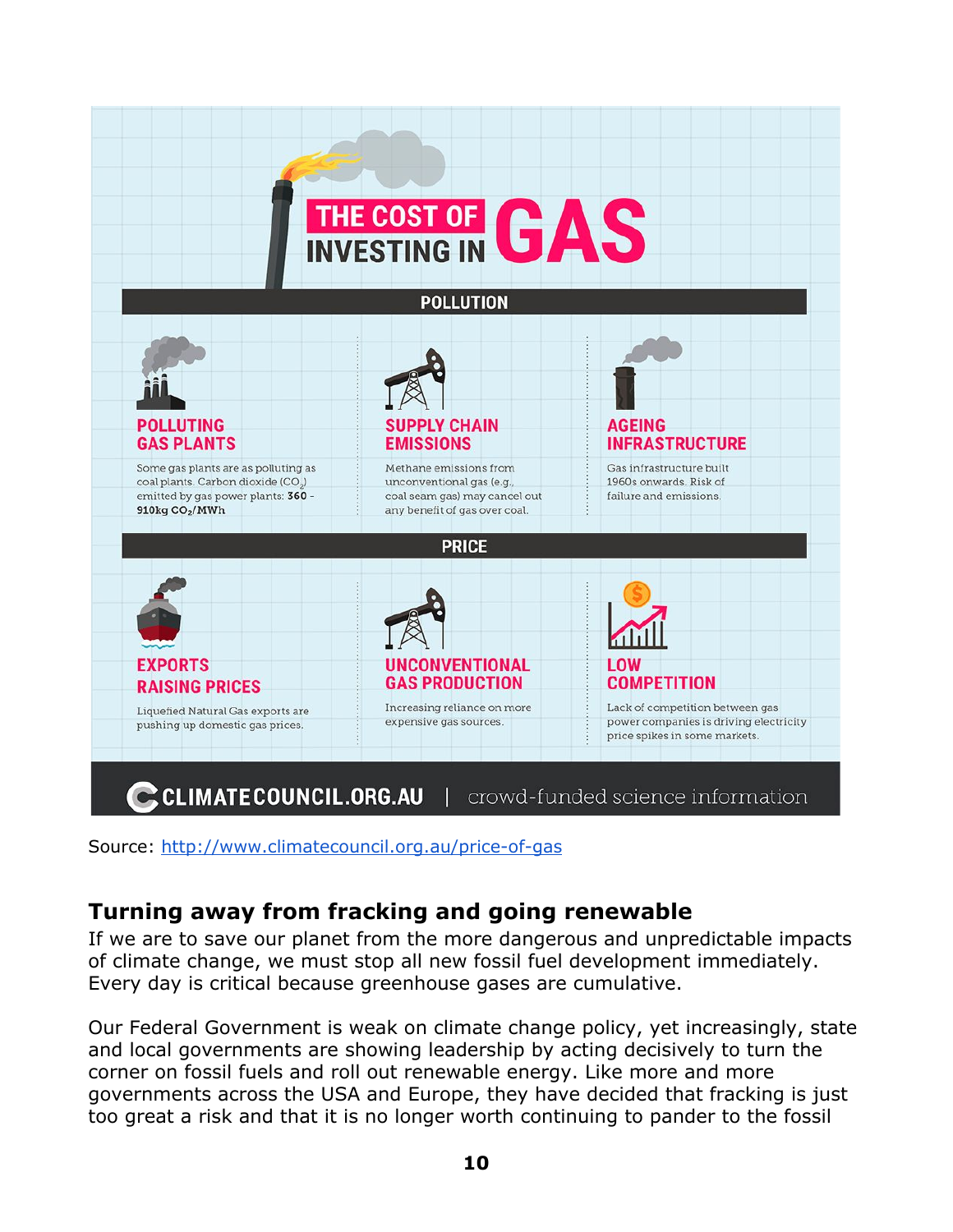fuel industry. Already Victoria has banned fracking, Tasmania also has a moratorium and a growing list of councils are declaring their regions Frack Free. Increasingly, towns and cities such as Canberra have pledged to be 100% renewable in the short term.

The NT can join other states in showing leadership for the sake of our water, land and climate by banning fracking and switching to a jobs-rich renewable energy economy. We have the capacity to go 100% renewable through a well-paced, well-considered strategy to reduce emissions to zero. The NT is rich in sunshine and we are in the privileged position of hosting electricity grids independent of the National Electricity Market.

It's time we stopped wondering what monitoring and regulations we need in order to expand pollution and take decisive action for the future. If we don't, we may find ourselves left behind in the renewable technology market.

The future is 100% renewable. Let's put our focus and limited tax dollars there.

### **More jobs in a renewable economy than in a fracked one**

A good start to understanding the awesome potential of avoiding catastrophic climate change by shifting our efforts from fossil fuels to renewable energy sources is by reading the 2016 Climate Council report: [Renewable](https://www.climatecouncil.org.au/uploads/7b40d7bbefbdd94979ce4de2fad52414.pdf) Energy Jobs: Future Growth in [Australia,](https://www.climatecouncil.org.au/uploads/7b40d7bbefbdd94979ce4de2fad52414.pdf) though as is often the case the NT is rarely mentioned.



**Figure 3: Net additional employment in the electricity sector in 2030 versus 2014, Business As Usual (BAU) and 50% Renewable Energy (50RE) scenarios.** From: <https://www.climatecouncil.org.au/uploads/7b40d7bbefbdd94979ce4de2fad52414.pdf>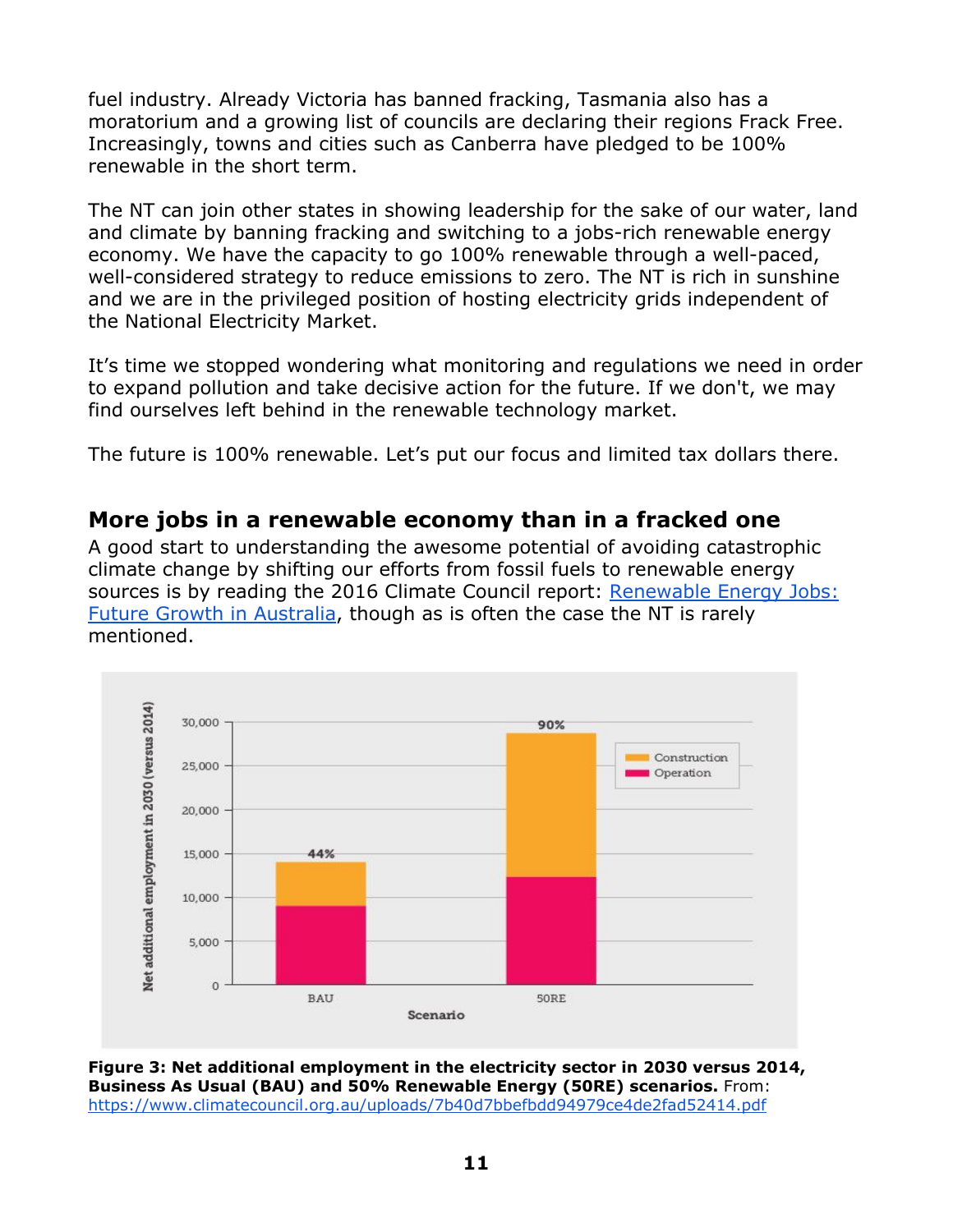This [Report](https://www.climatecouncil.org.au/uploads/7b40d7bbefbdd94979ce4de2fad52414.pdf) compares two scenarios for the national energy sector - business as usual renewable energy growth (34% renewable electricity in 2030) and 50% of electricity derived from renewable sources in Australia by 2030.

Both scenarios show increased uptake of renewable electricity will create employment nationwide:

- 50% Renewable Electricity (50RE) scenario in 2030 will lead to over 28,000 new jobs, nearly 50% more employment than a business as usual (BAU) scenario [Note: 28,000 does not include the NT!].
- Jobs are created in the construction, operation and maintenance of renewable energy installations, as well as in related industries.
- Job losses in fossil fuel electricity generation are more than compensated for by increased employment in the renewable energy sector.

### **Renewable jobs are booming and the RE industry is leading investment across the world**

Building renewables and a smart grid will generate millions of mostly blue collar jobs around the world, according to a recent report from the intergovernmental [International](http://www.irena.org/menu/index.aspx?CatID=141&PriMenuID=36&SubcatID=690&mnu=Subcat) Renewable Energy Agency.

More than 9.8 million people were employed in the renewable energy sector in 2016, which could rise to 24 million by 2030 according to a 2017 International Renewable Energy Agency (IRENA) report, [Renewable](http://www.irena.org/DocumentDownloads/Publications/IRENA_RE_Jobs_Annual_Review_2017.pdf) Energy and Jobs – Annual [Review](http://www.irena.org/DocumentDownloads/Publications/IRENA_RE_Jobs_Annual_Review_2017.pdf) 2017. The number of jobs in the solar and wind sectors has more than doubled in the last 4 years.

"*Renewables are directly supporting broader socio-economic objectives, with employment creation increasingly recognised as a central component of the global energy transition*" said IRENA director-general Adnan Z. Amin.

"*As the scales continue to tip in favour of renewables, we expect that the number of people working in the renewables sector could reach 24 million by 2030, more than offsetting fossil-fuel job losses and becoming a major economic driver around the world.*"

[https://probonoaustralia.com.au/news/2017/05/renewable-energy-jobs-reach-10](https://probonoaustralia.com.au/news/2017/05/renewable-energy-jobs-reach-10-million-worldwide/) [-million-worldwide/](https://probonoaustralia.com.au/news/2017/05/renewable-energy-jobs-reach-10-million-worldwide/)

The energy giants China and the USA have embraced the opportunities for increasing employment by going renewable as shown in the following graphs. In 2015, the number of jobs in solar energy overtook those in oil and natural gas extraction in the USA, helping drive a global surge in employment in the clean-energy business as fossil-fuel companies faltered.

[https://www.bloombergquint.com/technology/2016/05/25/clean-energy-jobs-sur](https://www.bloombergquint.com/technology/2016/05/25/clean-energy-jobs-surpass-oil-drilling-for-first-time-in-u-s) [pass-oil-drilling-for-first-time-in-u-s](https://www.bloombergquint.com/technology/2016/05/25/clean-energy-jobs-surpass-oil-drilling-for-first-time-in-u-s)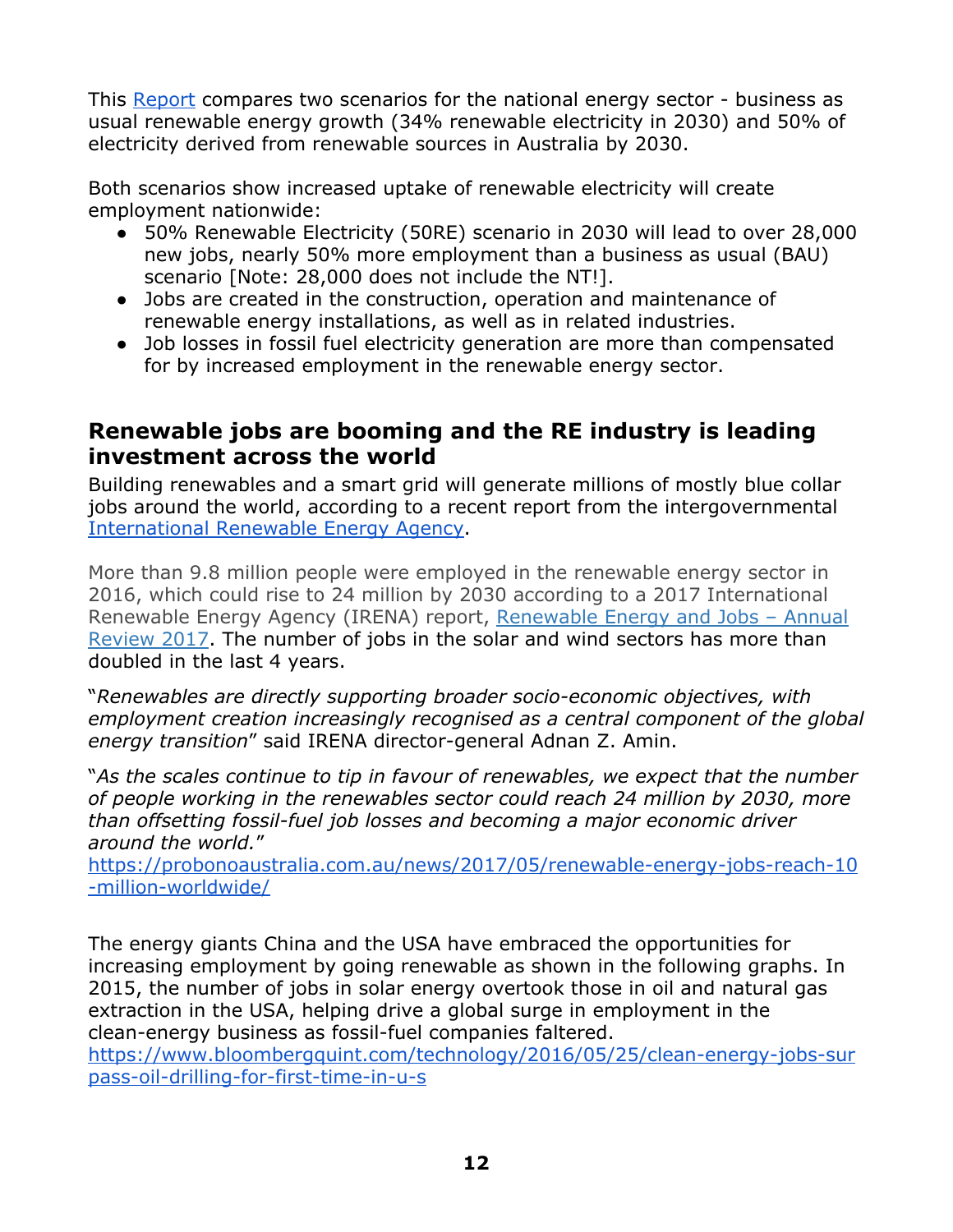

#### **Figure 4: More people work in renewables than oil and gas and nuclear in the USA.** Source:[https://www.forbes.com/sites/niallmccarthy/2017/01/25/u-s-solar-energy-emplo](https://www.forbes.com/sites/niallmccarthy/2017/01/25/u-s-solar-energy-employs-more-people-than-oil-coal-and-gas-combined-infographic/#6a5fb9d028) [ys-more-people-than-oil-coal-and-gas-combined-infographic/#6a5fb9d02800](https://www.forbes.com/sites/niallmccarthy/2017/01/25/u-s-solar-energy-employs-more-people-than-oil-coal-and-gas-combined-infographic/#6a5fb9d028)



#### More People Work in Renewables than Oil and Gas in China

Source: International Renewable Energy Agency, 2015 data

#### **Figure 5: More people work in renewables than oil and gas in China.**

Source[:https://www.bloombergquint.com/technology/2016/05/25/clean-energy-jobs-surpass-oil](https://www.bloombergquint.com/technology/2016/05/25/clean-energy-jobs-surpass-oil-drilling-for-first-time-in-u-s)[drilling-for-first-time-in-u-s](https://www.bloombergquint.com/technology/2016/05/25/clean-energy-jobs-surpass-oil-drilling-for-first-time-in-u-s)